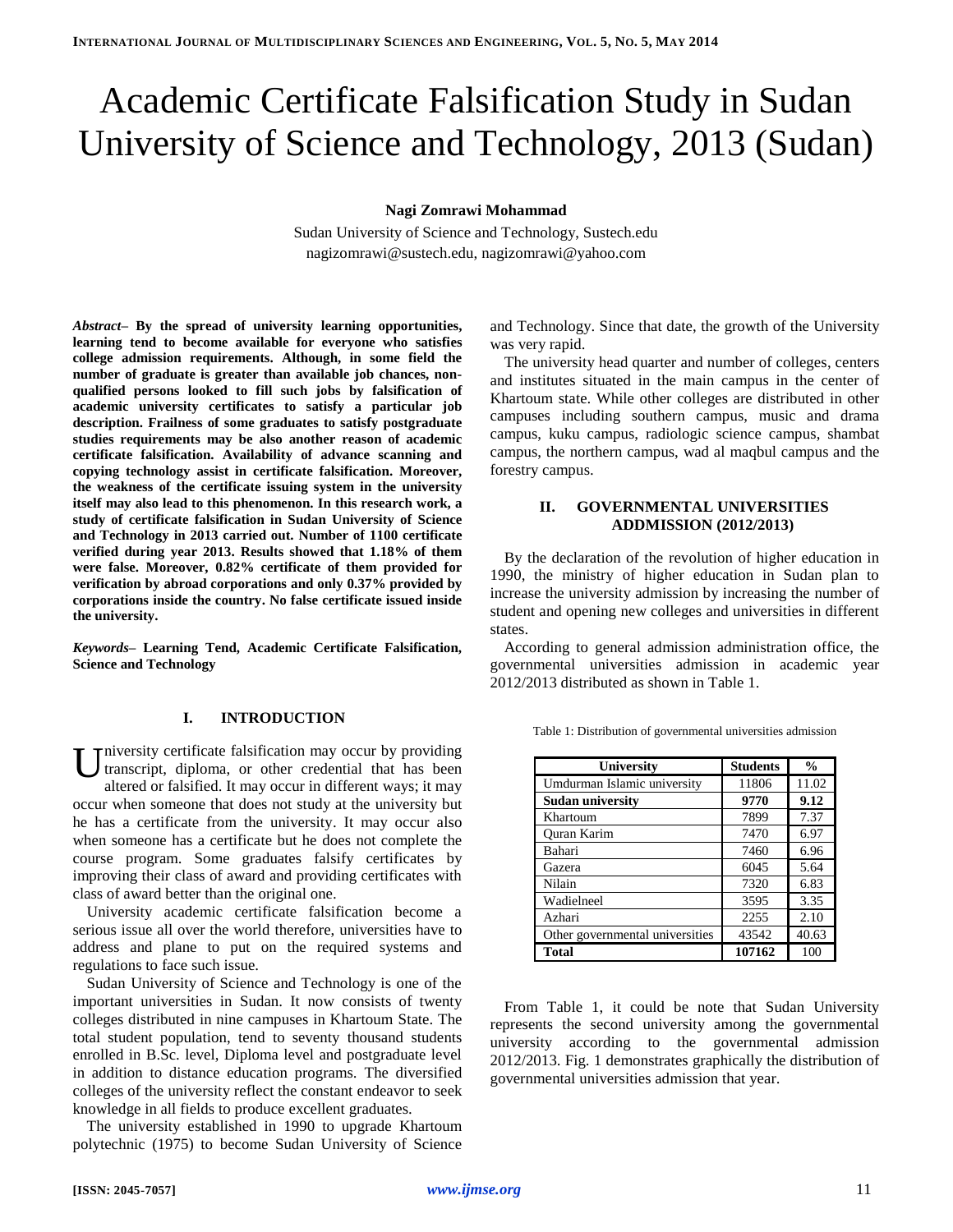

Fig. 1: Distribution of governmental universities admission in 2012/2013

According to student population, college of engineering is the largest college in Sudan University of Science and Technology. Base on university admission (2012/2013) - Table 2 - it has approximately 25% of the total B.Sc. university admission.

Table 2: Sudan university admission (2012/2013)

| College                           | <b>Students</b> | $\frac{0}{0}$ |
|-----------------------------------|-----------------|---------------|
| <b>Engineering</b>                | 1016            | 24.57         |
| Commercial studies                | 453             | 10.96         |
| Education                         | 440             | 10.64         |
| Science                           | 364             | 8.80          |
| Agriculture                       | 346             | 8.37          |
| Medical laboratory science        | 210             | 5.08          |
| Languages                         | 180             | 4.35          |
| Animal production                 | 170             | 4.11          |
| Music and drama                   | 160             | 3.87          |
| Sport                             | 151             | 3.65          |
| Communication science             | 130             | 3.14          |
| Fine and applied art              | 120             | 2.90          |
| Forestry                          | 110             | 2.66          |
| Water and environment engineering | 100             | 2.42          |
| Petroleum engineering             | 65              | 1.57          |
| Veterinary                        | 60              | 1.45          |
| Medical radiology science         | 60              | 1.45          |
| Total                             | 4135            | 100           |

## **III. SUDAN UNIVERSITIES ADMISSION DISTRIBUTION ACCORDING TO SPECIALIZATION**

According to information distributed by the general admission administration office through their publication, the total governmental universities admission on academic yeas 2012/2013 according to specialization distributed as listed in Table 3.

From the Table 3, it can be noted that engineering studies represent only 7.9% of the total admission while educational study stand on the top by 27.1%. Fig. 2 illustrates graphically the distribution of admission according to specialization.

Table 3: Sudan universities admission 2012/2013 distributed according to specialization

| Specialization       | <b>Students</b> | $\%$ |
|----------------------|-----------------|------|
| Education            | 21001           | 27.1 |
| Humanistic studies   | 16978           | 21.9 |
| Social studies       | 15992           | 20.6 |
| Medical science      | 6293            | 8.1  |
| <b>Engineering</b>   | 6137            | 7.9  |
| Agriculture          | 5402            | 7.0  |
| <b>Basic Science</b> | 5276            | 6.8  |
| Services             | 429             | 0.6  |



Fig. 2: Distribution of the total admission according to specialization

## **IV. SUDAN UNIVERSITY VISION, MISSION AND OBJECTIVES**

Sudan University of Science and Technology (SUST) is looking forward to become a distinguished institution of applied sciences, a global center of excellence in scientific research, and committed to community services.

The mission of the university is to provide educational programs in applied knowledge in the fields of basic, engineering & medical sciences, and humanities & natural resources, and keeps pace with modern programs. SUST produces a great deal of original scientific research of practical nature that leads to sustained development and the ability to cope with new technology, thus leading to the emergence of prominent & distinguished scientists of high international caliber and reputation.

Base on its policy, Sudan University of Science and Technology has number objectives. These objectives summarized in the following points:

- i. Ensuring and originating the Sudanese identity through applied programs,
- ii. Providing educational opportunities and preparing students and awarding degrees in humanities and applied sciences,
- iii. Carrying out research to fulfill the various and changing needs and upgrade the community,
- iv. Innovating, transferring and availing of the technology for the welfare of the people,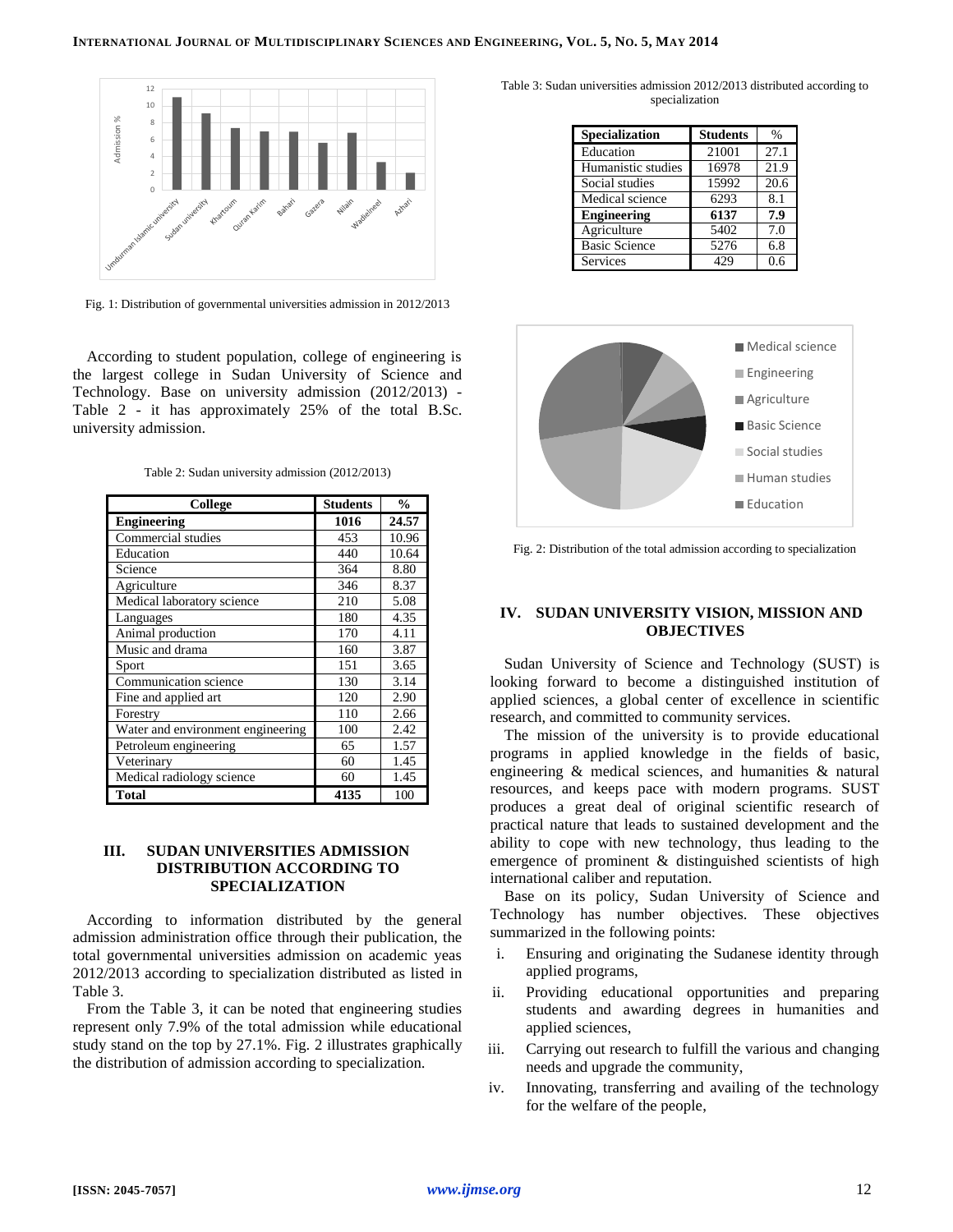- v. Opening cooperation channels with other higher education and scientific research institutions inside the country to help achieve development plans,
- vi. Placing concern on intellectual issues, folklore and development in the Arab, African and Islamic world,
- vii. Training the students and strengthening cooperation ties with the other institutions and
- viii. Giving advices and cooperating with firms within the limit of its finance and human resources.

#### **V. RECENT STATISTICS OF SUDAN UNIVERSITY**

Referring to the recent statistical figures of the university at the end of 2013, the university capabilities and infrastructure, could summarized as shown in the following Table 4.

|  |  |  |  | Table 4: Recent statistics of Sudan University |
|--|--|--|--|------------------------------------------------|
|--|--|--|--|------------------------------------------------|

| <b>Item</b>                            | No.            |
|----------------------------------------|----------------|
| Colleges                               | 21             |
| Centers                                | 5              |
| <b>Institutes</b>                      | $\overline{c}$ |
| Campuses                               | 9              |
| Deanships                              | 3              |
| <b>EX-Vice Chancellors &amp; Deans</b> | 68             |
| Professors                             | 44             |
| <b>Associate Professors</b>            | 160            |
| <b>Assistant Professors</b>            | 260            |
| Lecturers                              | 568            |
| <b>Teaching Assistant</b>              | 283            |
| Academic Programs (Bachelor)           | 106            |
| Academic programs (Diploma)            | 59             |
| Class rooms                            | 135            |
| Labs                                   | 295            |
| Farms                                  | 9              |
| Fields                                 | 4              |
| Workshops                              | 59             |

### **VI. SECRETARY OF ACADEMIC AFFAIRS**

The secretariat of academic affairs at Sudan University of Science and Technology originally established in 1975 as an office for academic secretary at Khartoum Polytechnic concerned with carrying out the secretarial work of the academic counsel and implementing training programs and scholarships for staff members at that time. This office became the secretariat of academic affairs in 1990 when Khartoum Polytechnic upgraded to Sudan University of Science and Technology. According to the university rules and regulations secretariat of academic affairs is concerned with monitoring the development and improvement of the quality of the academic performance of the colleges and other academic units of the university. This achieved through the following:

- Maintaining the excellent quality of students admitted to the university and facilitating their registration procedures,
- Participating in preparing and implementing well developed academic curriculums that satisfy the required outcomes,
- Participating in students' evaluation systems,
- Authenticating certificates for graduates and others certificates and official papers required by students.

In addition, secretariat of academic affairs executes the university training plan prepared by the central training committee for training the academic staff through postgraduate scholarships and short courses and for training and upgrading technicians inside Sudan and abroad.

Secretariat of academic affairs also, executes training and upgrading programs for non-academic staff and other workers.

In general, it can said to be that the secretariat of academic affairs aims at serving the university community by creating a culture of academic excellence that embraces diversity, sustains, innovation and intellectual integrity and enhances social, cultural and economic qualities.

### **VII. SUDAN UNIVERSITY ACADEMIC CERTIFICATE ISSUING SYSTEM**

According to the system adopted in Sudan University of Science and Technology, each collage has its own registrar office. This office is responsible from both student registration procedures as well as academic certificate issuing. This office belonging to the dean of the college under the supervision of the secretary of the academic affairs. Therefore, secretary of the academic affairs has a copy of all student academic documents including examinations results. Each student can admit to issue a certificate in this office. This certificate then authenticated in the university secretariat of academic affairs.

#### **VIII. UNIVERSITY CERTIFICATES VERIFICATION SYSTEM**

Sudan University of Science and Technology has strict measures in place to check whether certificates are correct or falsified. This check is a responsibility of the secretary of the academic affairs. Therefore, certificates of all university colleges have to pass through secretary of the academic affairs for verification, assuring the correctness and it has the authority of rejecting certificate or asking college registration office for mending information or statement.

Organization or peoples asking for verification of any certificate usually refer to secretary of the academic affairs.

## **IX. RESULTS AND ANALYSIS**

During year 2013, secretary of academic affairs received total number of 1091 certificates for verification. Number of 1087 certificates of them received from outside the country. These certificates covering twelve colleges of the university. Certificates of the college of engineering represent the large number by 812 certificates followed by the college of radiometry science by 122 certificates. The rest of the colleges only share with 161 certificates.

Table 5 provides information about the colleges and the number of certificates submitted for verification from outside the country.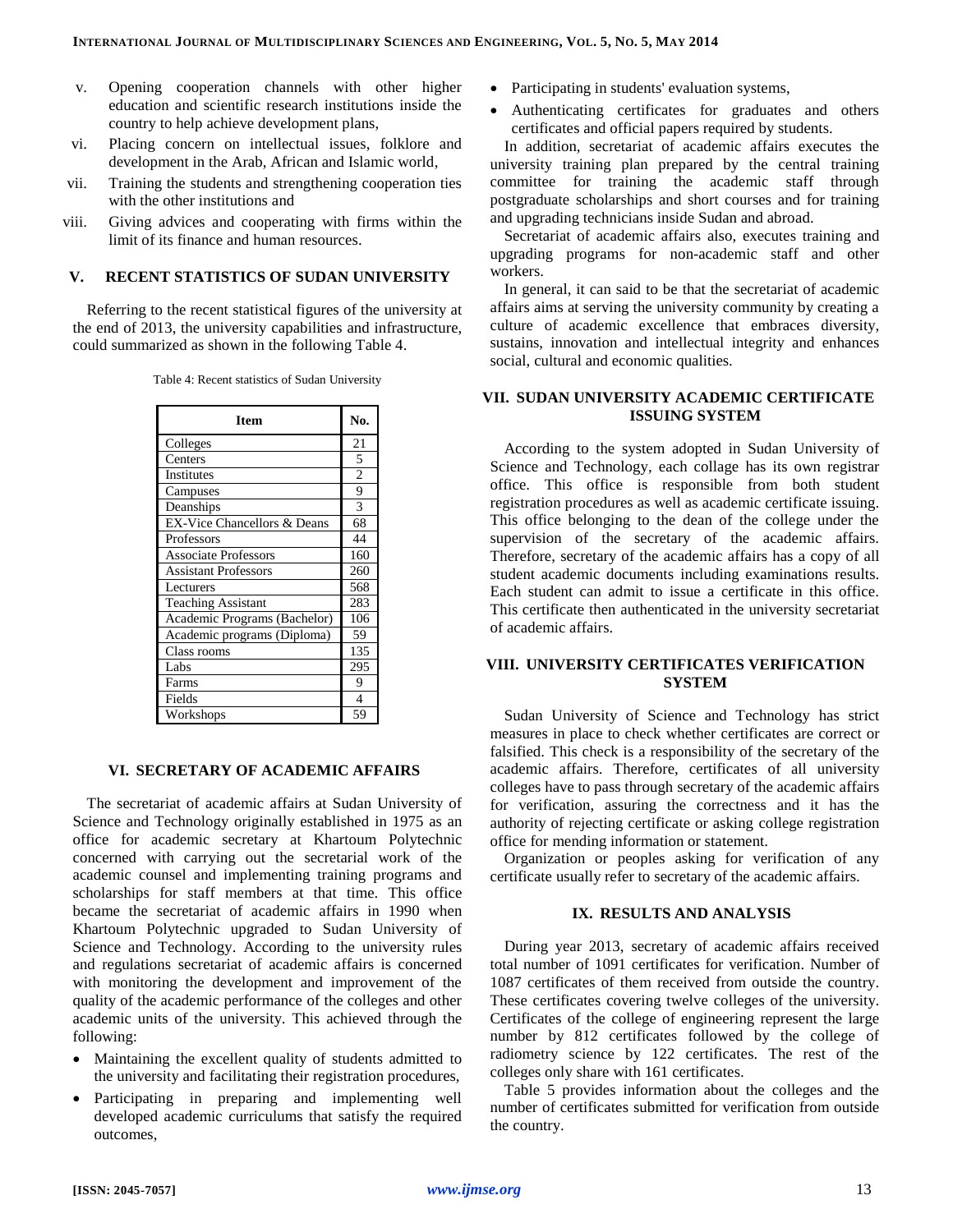Table 5: Colleges and number of abroad certificates submitted for verification

| College            | Number of<br>certificates<br>verified |
|--------------------|---------------------------------------|
| <b>Engineering</b> | 812                                   |
| Medical radiology  | 122                                   |
| science            |                                       |
| Graduate           | 70                                    |
| Medical            | 47                                    |
| laboratory science |                                       |
| Petroleum          | 11                                    |
| technology         |                                       |
| Water<br>and       |                                       |
| environment        | 10                                    |
| engineering        |                                       |
| Science            | 4                                     |
| Fine and applied   | 3                                     |
| art                |                                       |
| Technology         | $rac{3}{2}$                           |
| Agriculture        |                                       |
| Khartoum           | $\mathfrak{D}$                        |
| polytechnic        |                                       |
| Education          |                                       |
| <b>Total</b>       | 1087                                  |



Fig. 3: Colleges and number of certificates verified

Only number of four certificates received from interior corporations limited in three colleges; engineering, commercial studies and computer science as shown in Table 6 hereunder.

| College            | Number of<br>certificates<br>verified |
|--------------------|---------------------------------------|
| <b>Engineering</b> |                                       |
| Commercial         |                                       |
| studies            |                                       |
| Computer           |                                       |
| science            |                                       |
| Total              |                                       |

After the certificate verification process take place in secretary of academic affairs at the university it was found to be that the number 13 certificates were falsified. This number represents 1.19% of the total number of certificates verified. Nine certificates out of the 13 falsified certificates were come

from outside the country by ratio of 0.82% while only four certificates from interior corporations. i.e., 0.37%.

| Table 7: Details of the false certificates |  |  |
|--------------------------------------------|--|--|
|                                            |  |  |

|                    | <b>False certificates</b> |                |       |  |
|--------------------|---------------------------|----------------|-------|--|
| College            | Exterior                  | Interior       | Total |  |
| Engineering        | 9                         | $\overline{c}$ | 11    |  |
| Computer science   |                           |                |       |  |
| Commercial studies |                           |                |       |  |
| Total              |                           |                | 13    |  |

### **X. CONCLUSIONS**

This study oriented to make some sort of investigation about university academic certificate falsification in Sudan University of Science and Technology during the year 2013. Data collected depending on information of the university scientific affairs. From results obtained, it can be conclude with the following:

- Sudan University of Science and Technology represent the second university according to the governmental universities admission 2012/2013.
- Engineering studies represent about 7.9% of the total governmental universities admission on academic year 2012/2013. On the other hand, the admission of the college of engineering at Sudan University of Science and Technology represent about 25% of the B.Sc. university admission at the same year.
- Abroad number of certificates provided for verification is large compared with the local one.
- The demand of certificate verification concentrate on engineering graduates both internally and externally. Radiometry is the second and post-graduate become the third.
- Most of falsified certificates referred to engineering graduates.
- Only 1.19% of the total number of certificates provided for verification were false.
- No false certificate issued inside the university.
- Investigation study of the falsified certificates reflects that the falsification itself done carelessly neglecting the true names and signatures of authorized certificate issuing persons and their signatures.
- Until date, falsification of Sudan University of Science and Technology academic certificates is not a serious mater, but precautions should be taken in future.

# **XI. RECOMMENDATIONS**

This study covers the university academic certificate falsification phenomenon for Sudan University of science and technology during year 2013 only. Further studies can cover: